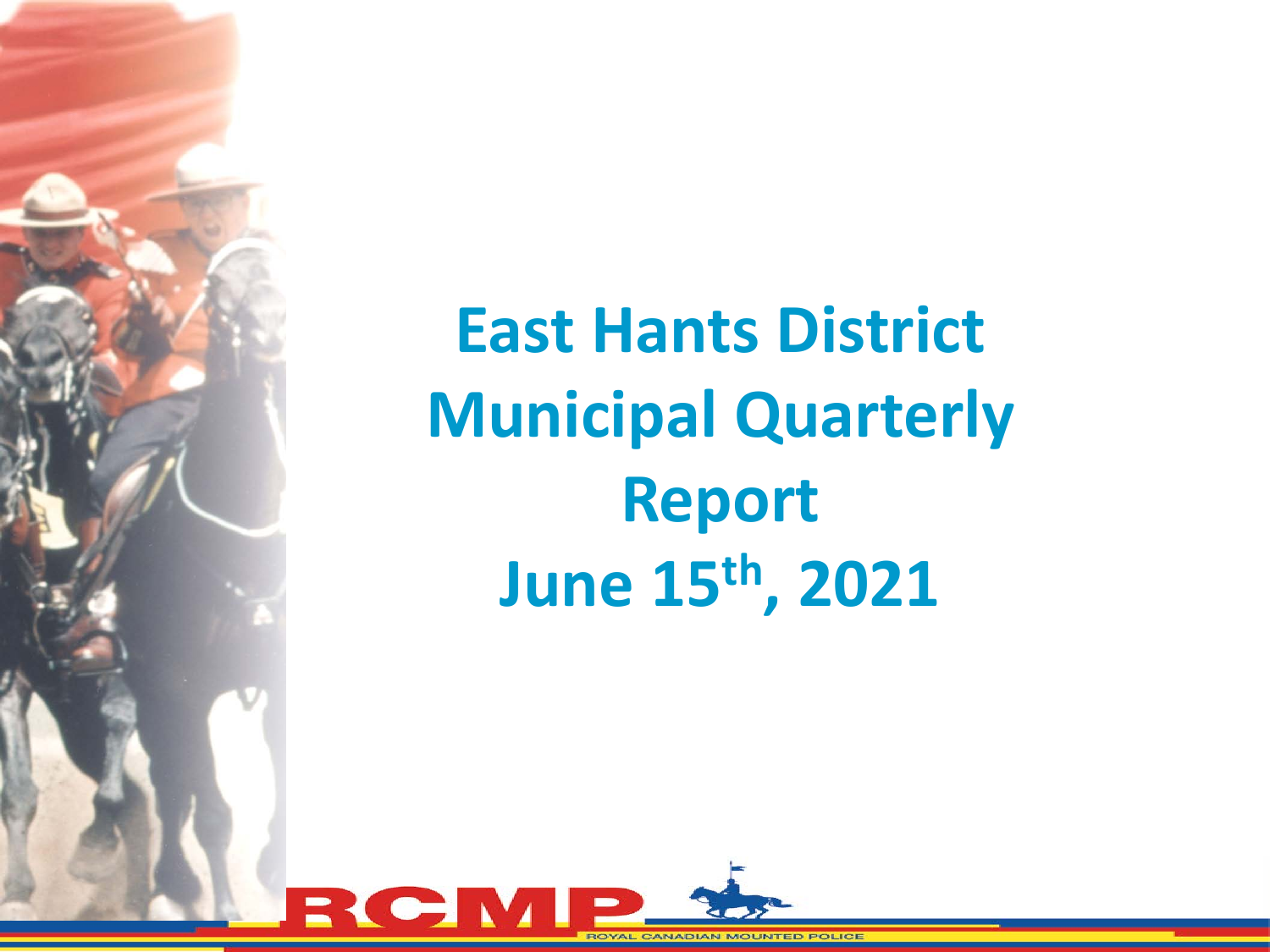

- East Hants HR Update
- East Hants Operations Update
- Calls for Service Since Last Meeting
- Annual Performance Plan Review
- Conversations With You
- Thoughts / Questions?

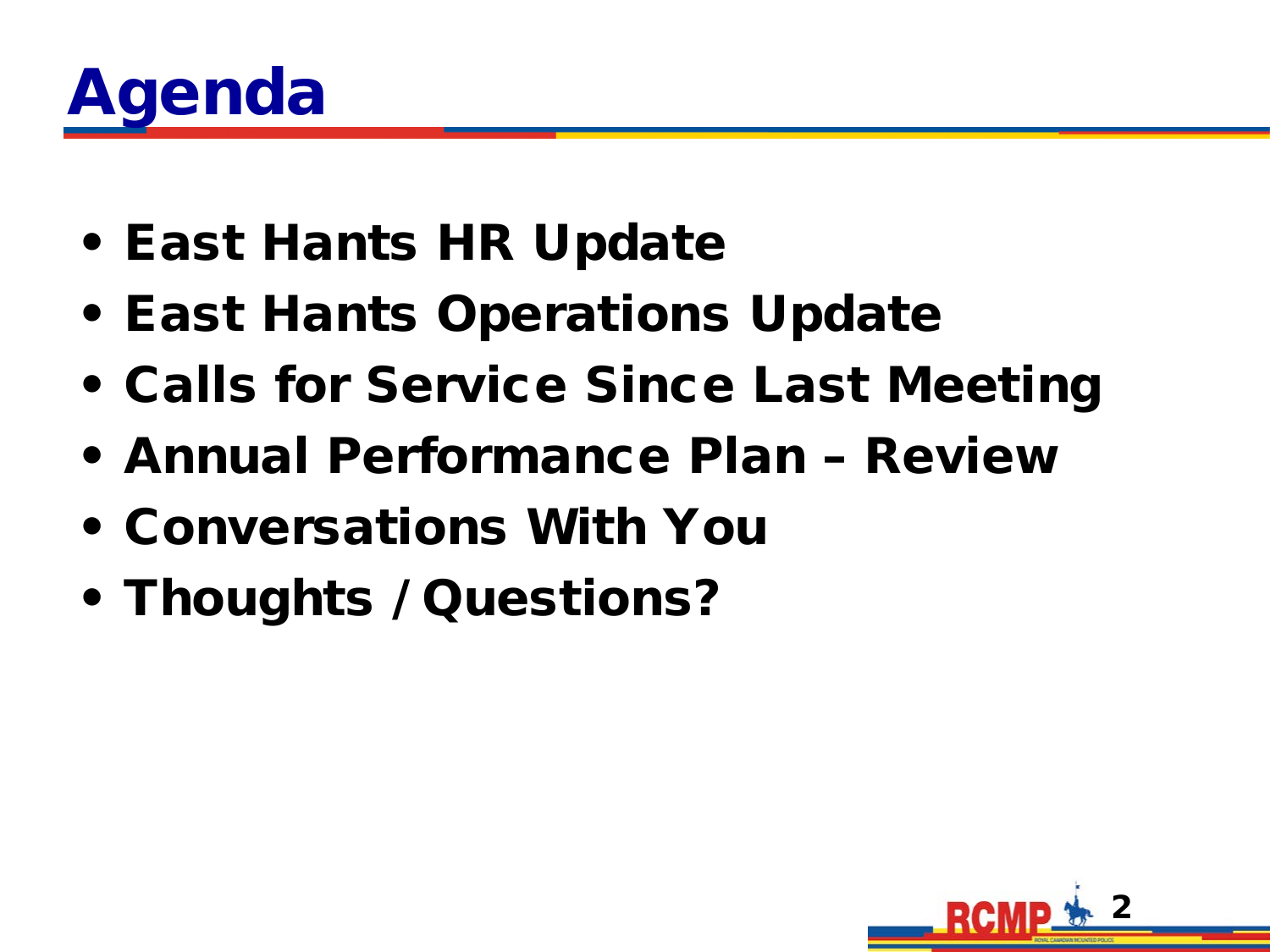## East Hants HR Update

- East Hants District total of 29 employees (25 Police officers, 4 Detachment Assistants)
- Current staff shortage of 7 due to Illness, secondments Transfers in pending, or Duty Restricted
- Shortages being offset by Overtime (no cost to municipality)
- New Corporal Position and two new Public Servant positions in process

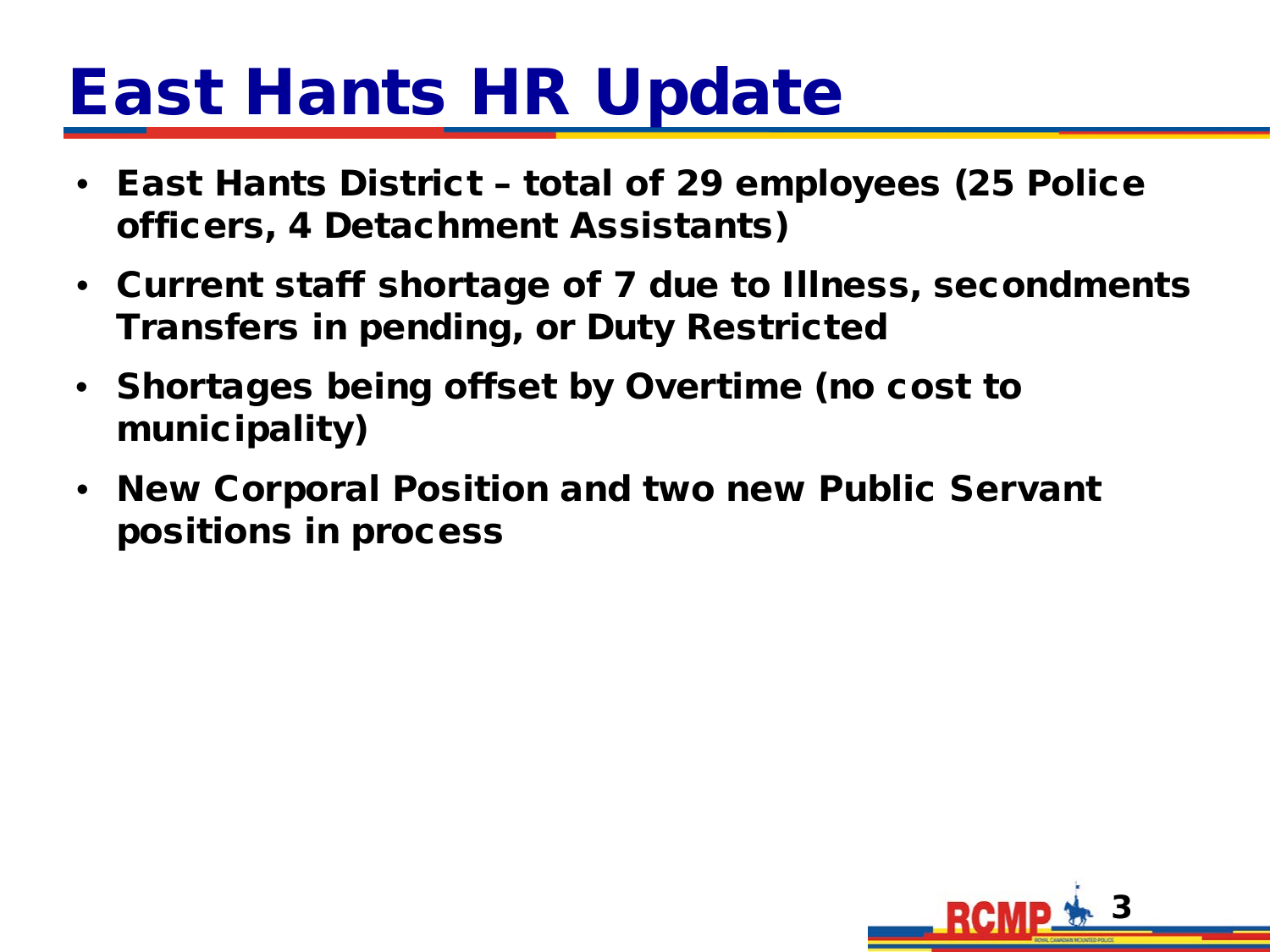## East Hants Operations Update

- Operations have not changed since last meeting. New COVID lockdown resulted in a temporary hold on civil fingerprints. This has now resumed.
- Continuing "hotspot" policing with success.
- Property crime seems to be trending right now.
- Summer pace is picking up as per usual.
- Operation being planned for July long weekend on Grand Lake.

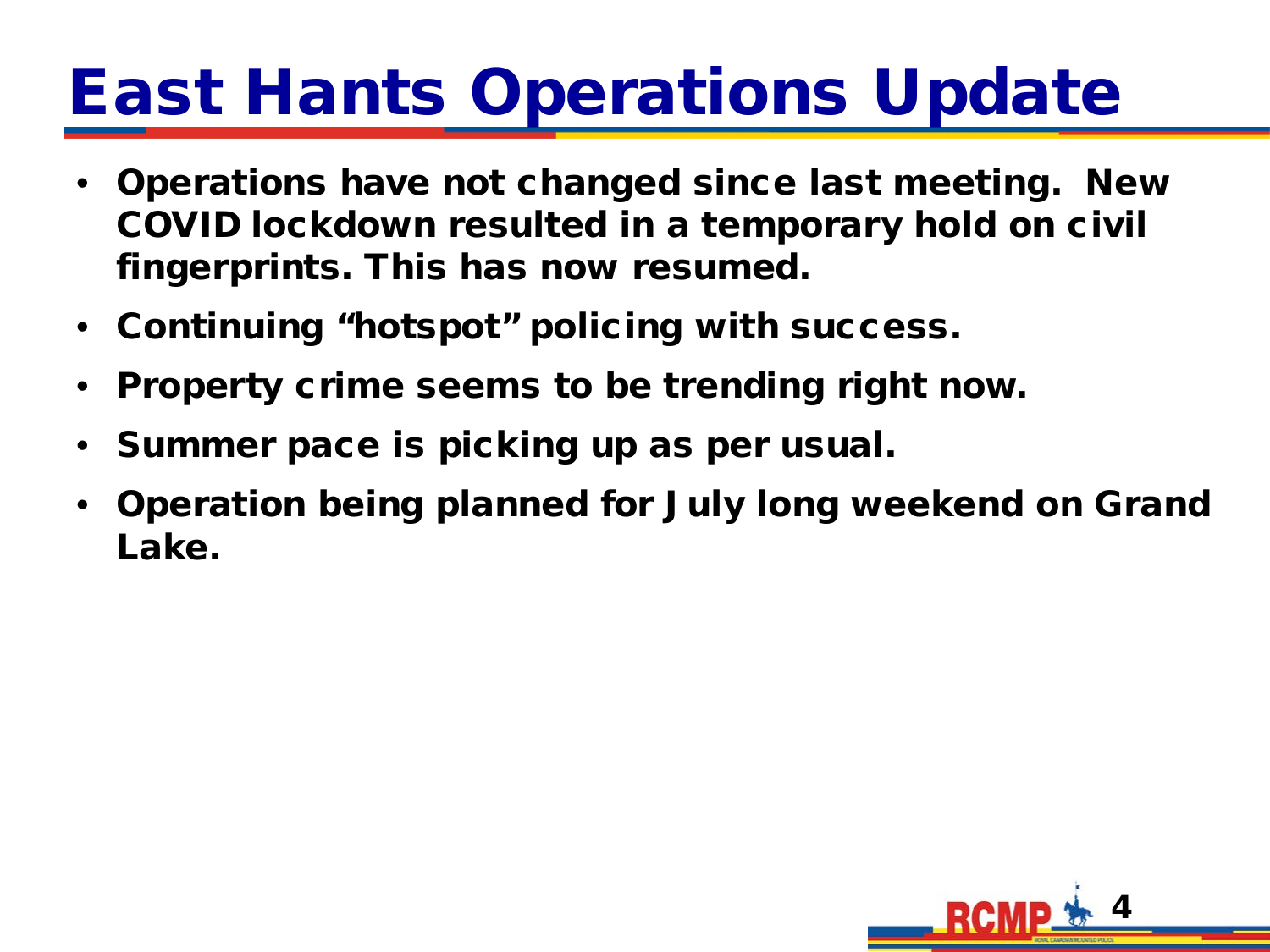### Calls for Service (Type) Since Last Meeting

| <b>This Quarter</b>           |           |
|-------------------------------|-----------|
| <b>Accidents</b>              | 66        |
| <b>Traffic Offenses</b>       | 457       |
| <b>Impaired Drivers</b>       | 6 C       |
| <b>SOTs</b>                   | 154       |
| Warnings                      | 132       |
| Other Criminal Code 38 (15 C) |           |
| Harassment /Threats 45 (10 C) |           |
| <b>Assaults</b>               | 30 (19 C) |
| <b>Sexual Offenses</b>        | 3(1 C)    |
| <b>Theft Under/Over</b>       | 33/4      |
| <b>Theft Motor Vehicle</b>    | 6         |
| <b>Mischief</b>               | 66        |
| <b>Fraud</b>                  | 22        |
| <b>Break and Enter</b>        | 16        |
| Total Calls                   | 1170      |

| 3 Year Average / Quarter      |      |
|-------------------------------|------|
| <b>Accidents</b>              | 88   |
| <b>Traffic Offenses</b>       | 540  |
| <b>Impaired Drivers</b>       | 7 C  |
| <b>SOTs</b>                   | 131  |
| Warnings                      | 157  |
| <b>Other Criminal Code 18</b> |      |
| <b>Harassment /Threats 54</b> |      |
| <b>Assaults</b>               | 48   |
| <b>Sexual Offenses</b>        | 9    |
| <b>Theft Under/Over</b>       | 33/4 |
| <b>Theft Motor Vehicle</b>    | 5    |
| <b>Mischief</b>               | 60   |
| <b>Fraud</b>                  | 32   |
| <b>Break and Enter</b>        | 18   |
| <b>Ave Total Calls/Q</b>      | 1224 |

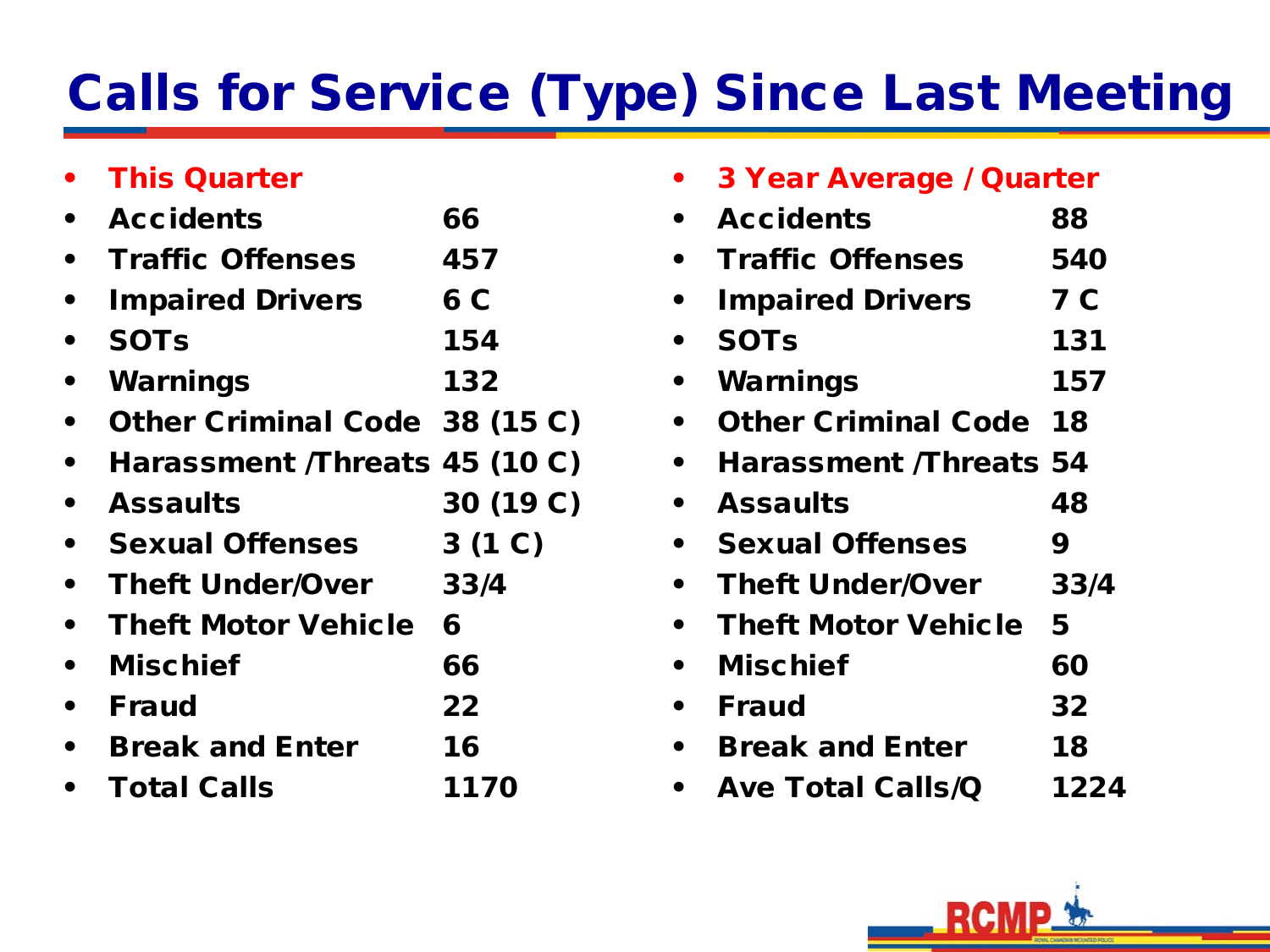### Annual Performance Plan - Review

#### • Our Provincial Priorities

- **1. Crime Prevention and Reduction**
- **2. Road Safety**
- **3. Reducing Cybercrime**

#### • Initiatives to Support These Priorities

- **CSO Checks (1)**
- **Check Points (1,2)**
- **Random Alcohol Screening (1,2)**
- **Presentations / Education (1,2,3)**
- **Proactive Patrols (1,2)**

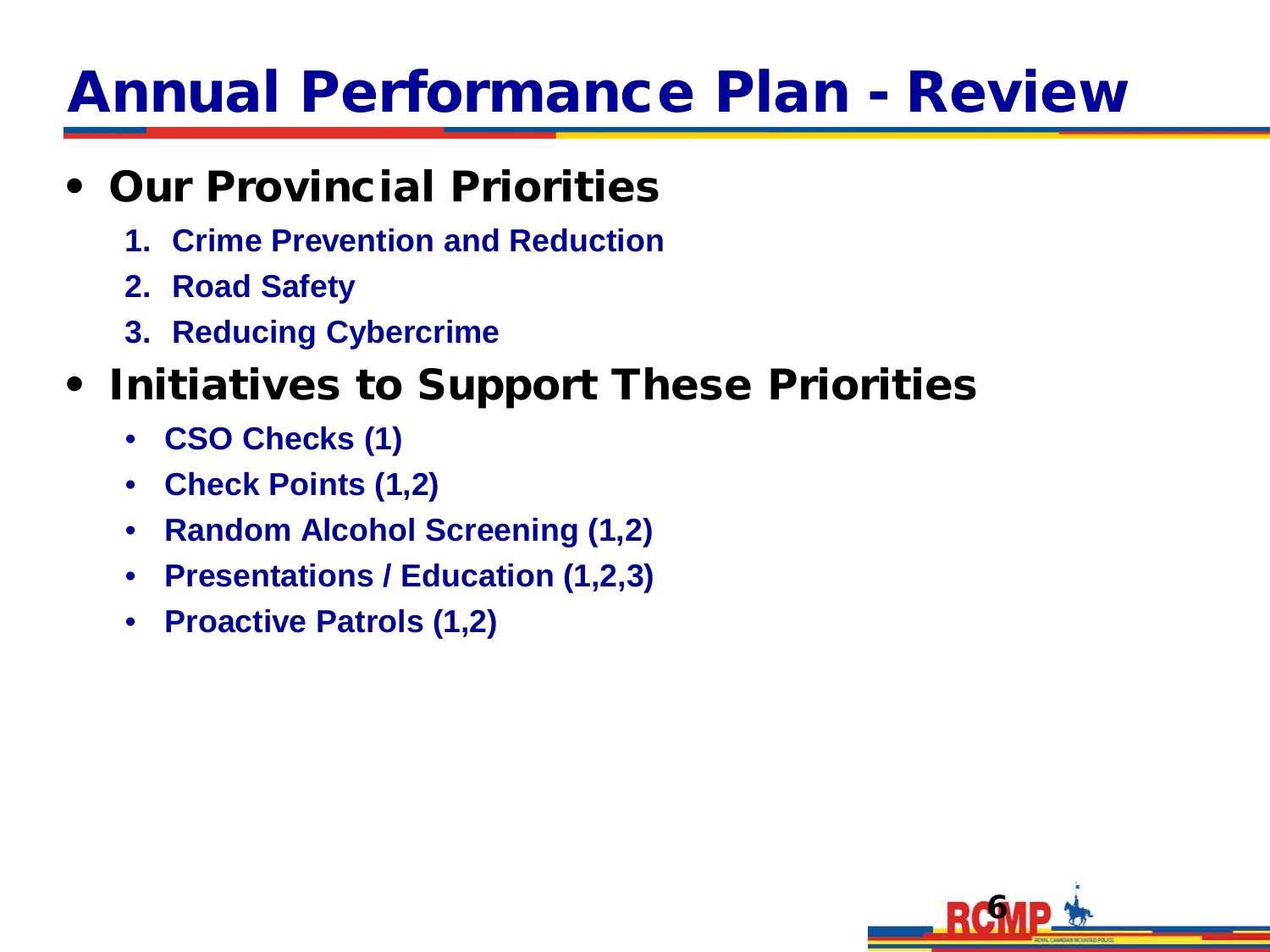## Conversations With You

- Seeking Your Input For Future Initiatives
	- **Conversation had with many counsellors. All very positive comments**
	- **Suggestions/Areas for Action**
		- **Open house in Rawdon once COVID permits**
		- **Appreciate our measured approach to COVID enforcement**
		- **Increased Officer presence is noticed and appreciated**
		- **Illegal drug use/abuse a cause for concern in some areas**
		- **Speed and reckless driving continues to be an issue in some areas**